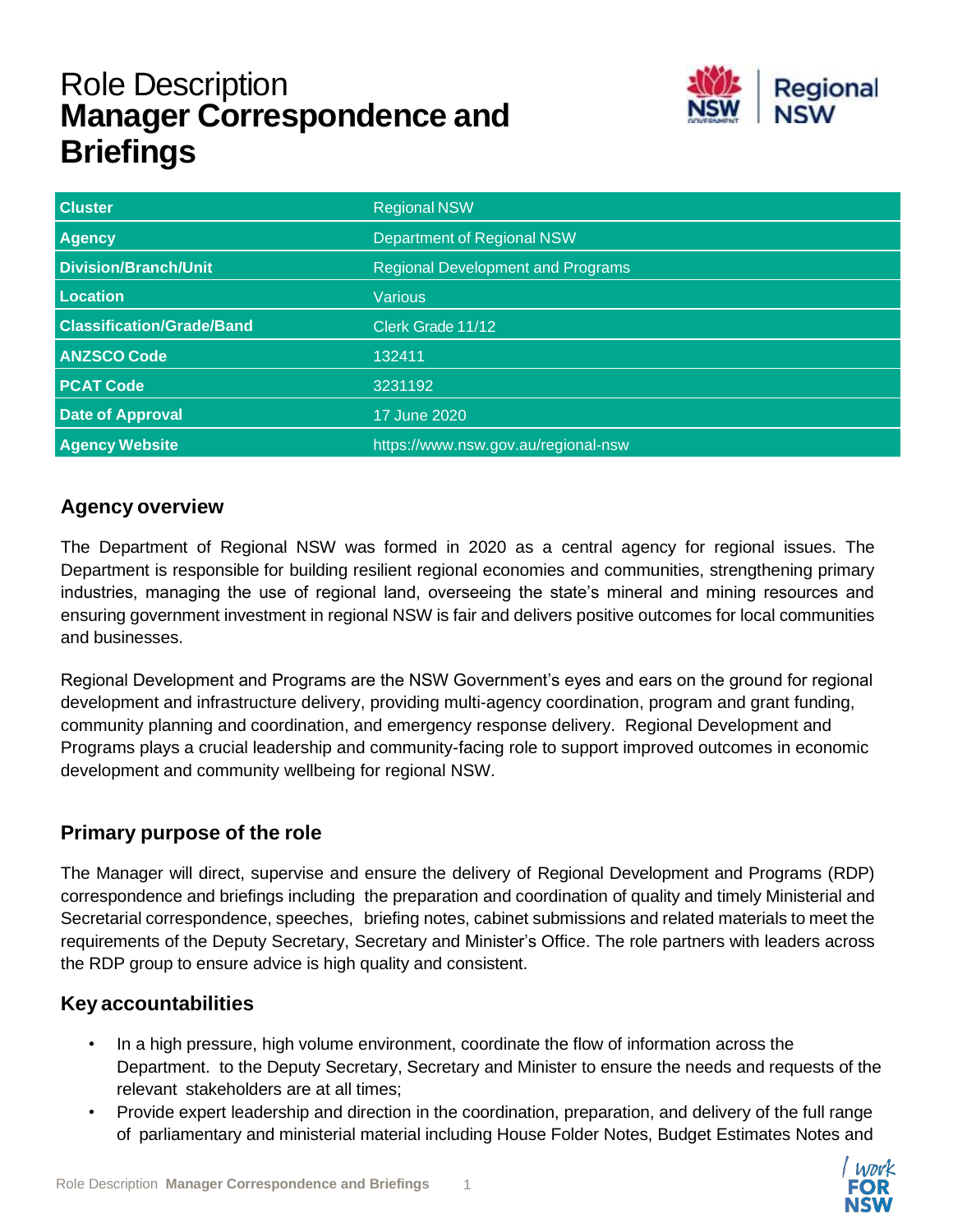responses to Parliamentary Questions, Cabinet submissions and the like ensuring they meet the required standards in terms of accuracy and style requirements;

- Coordinate the timely distribution of a range of requests to relevant areas, review the accuracy and quality of responses provided, and make recommendations for improvements or changes to responses;
- Build and maintain collaborative relationships with key stakeholders, facilitating their engagement in, and contribution to, timely and accurate briefings and material that meet required standards;
- Provide advice and support to senior executives and managers to consistently interpret and improve on the quality and timeliness of responses;
- Research, evaluate, and review complex, sensitive or emerging issues to contribute to group, departmental or ministerial requests for advice;
- Monitor and maintain quality assurance measures and protocols to ensure high standards of content and processes are achieved in a complex and high-profile environment characterised by demanding deadlines and competing priorities;
- Actively identify and contribute to the evaluation of, and changes to, systems, procedures, and processes to optimise efficiency and to support the continual improvement of services.

## **Key challenges**

- Develop and maintain collaborative relationships with the Minister's Office and across RDP and the the Cluster to ensure that matters are addressed efficiently and assigned appropriate priority.
- Coordinate responses and ensure quality, accuracy and version control in an environment that is high volume and fast paced.
- Consolidate the preparation of briefs, cabinet submissions and responses to issues that may have high political sensitivity or media and public profile where there may be competing interests and differing views on how matters should be handled.

| <b>Who</b>                           | <b>Why</b>                                                                                                                               |
|--------------------------------------|------------------------------------------------------------------------------------------------------------------------------------------|
| <b>Internal</b>                      |                                                                                                                                          |
| Director, Office of Deputy Secretary | Receive guidance, advice and support on agreed work program and<br>priorities                                                            |
|                                      | Provide regular updates on progress with the work program and priorities<br>Identify and escalate issues or risks and their implications |
|                                      | Contribute to planning and implementation of team work program                                                                           |
| Group staff                          | Maintain collaborative working relationships                                                                                             |
|                                      | Provide advice and guidance                                                                                                              |
|                                      | Consult, negotiate and assist to decide on content of ministerial and                                                                    |

# **Key relationships**

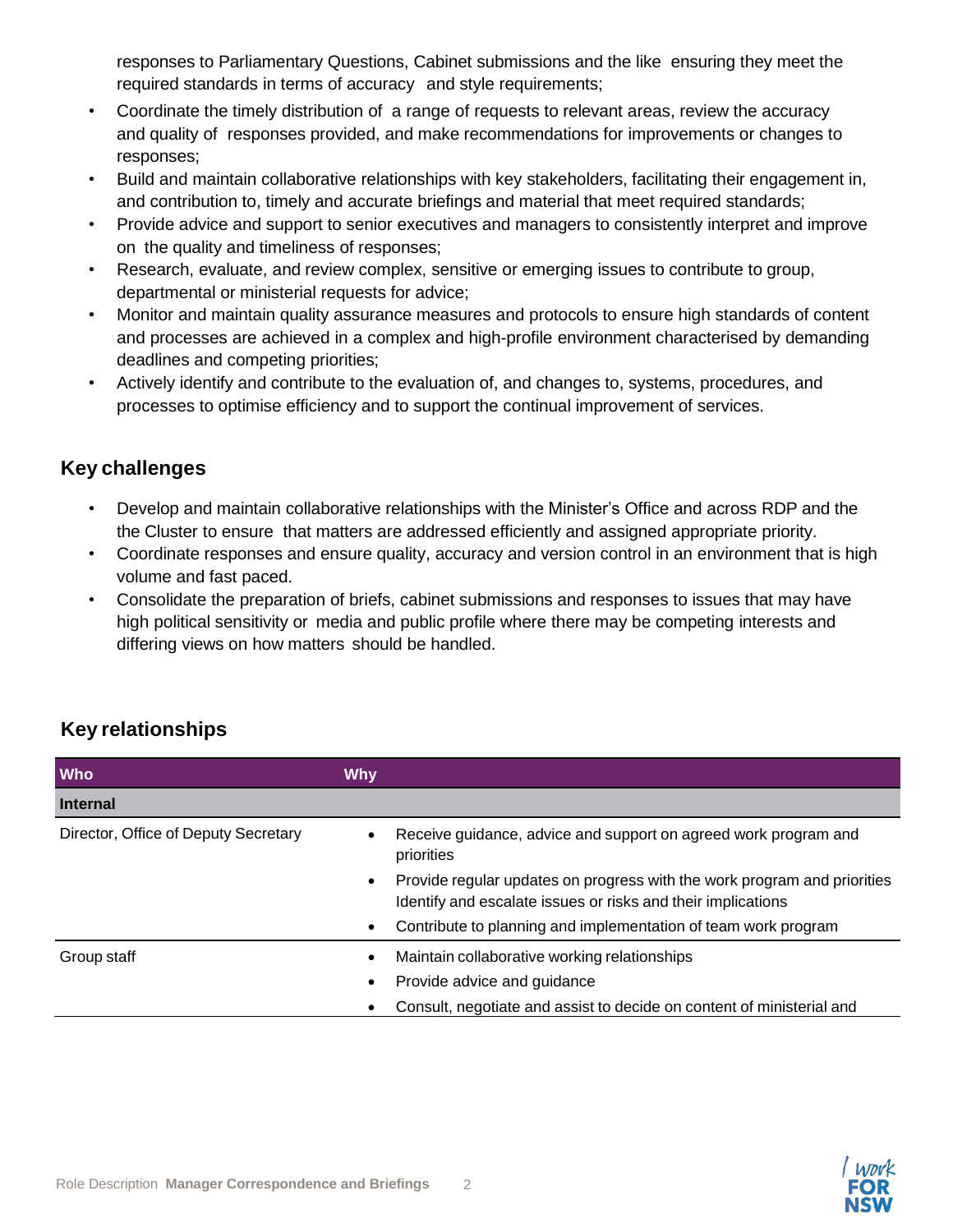| Team member(s)        | Give clear and prompt instructions and feedback to ensure knowledge<br>sharing and continuous improvement.   |
|-----------------------|--------------------------------------------------------------------------------------------------------------|
|                       | Provide leadership, guidance and support.<br>$\bullet$                                                       |
|                       | Set performance requirements and manage team performance and<br>development.                                 |
|                       | Share information and encourage ideas to improve work program and<br>٠<br>service delivery outcomes.         |
| Internal stakeholders | Collaborate to share information on programs and projects                                                    |
|                       | Participate in team meetings and contribute ideas to improve program,<br>service delivery and work outcomes. |

| <b>Who</b>                                                                                                         | <b>Why</b>                                                                                                                         |
|--------------------------------------------------------------------------------------------------------------------|------------------------------------------------------------------------------------------------------------------------------------|
| <b>External</b>                                                                                                    |                                                                                                                                    |
| NSW and other government agencies,<br>local government, media, peak bodies,<br>interest groups, industry partners, | Consult and collaborate to define and contribute to the achievement of<br>mutual interests<br>Represent the Department's interests |
| community representatives and<br>individuals                                                                       |                                                                                                                                    |

## **Role dimensions**

#### **Decision making**

The Manager, Correspondence and Briefings:

- Makes day-to-day decisions relating to work priorities and workload management
- Operates with some degree of autonomy in respect to matters that need to be referred to executives and managers, exercising discretion and judgement on what is appropriate to send on the supervisor's behalf
- Is accountable for the quality, integrity and accuracy of content of advice provided
- Consults with the Director, Office of the Deputy Secretary on significant issues or conflicts arising during work performed
- Refers to the Director all matters which require a higher delegated authority such as approval/sign-off on briefings and papers for matters requiring submission to the Executive or Minister's Office.

### **Reporting line**

Director, Office of Deputy Secretary

**Direct reports**

Up to three

**Budget/Expenditure**

Nil

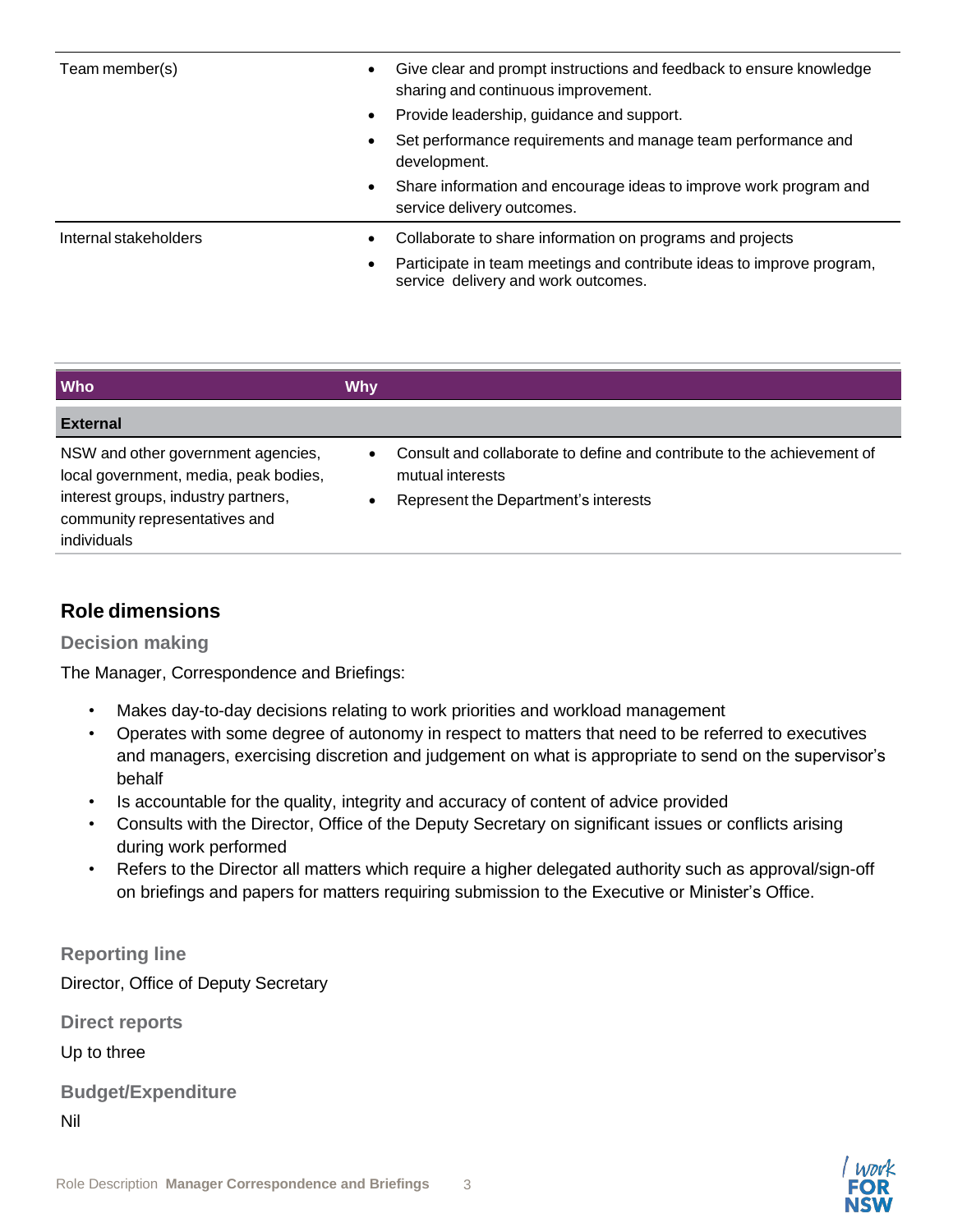# **Key Knowledge & Experience**

- Tertiary qualifications in law, communications, public policy, political science or other relevant discipline and/or equivalent relevant experience;
- Knowledge of, or experience in, the workings of government and machinery of government processes.
- Experience in writing ministerial briefs, correspondence, policies and procedures.

## **Essential requirements**

• Evidence of the COVID-19 vaccination must be provided upon commencement of employment. This is a condition of engagement should you be successfully appointed to a position within the Department of Regional NSW (which includes Local Land Services and the Soil Conservation Service).

# **Capabilities for the role**

The NSW public sector capability [framework](https://www.psc.nsw.gov.au/workforce-management/capability-framework/the-capability-framework) describes the capabilities (knowledge, skills and abilities) needed to perform a role. There are four main groups of capabilities: personal attributes, relationships, results and business enablers, with a fifth people management group of capabilities for roles with managerial

responsibilities. These groups, combined with capabilities drawn from occupation-specific capability sets where relevant, work together to provide an understanding of the capabilities needed for the role.

The capabilities are separated into focus capabilities and complementary capabilities.

## **Focus capabilities**

*Focus capabilities* are the capabilities considered the most important for effective performance of the role. These capabilities will be assessed at recruitment.

The focus capabilities for this role are shown below with a brief explanation of what each capability covers and the indicators describing the types of behaviours expected at each level.

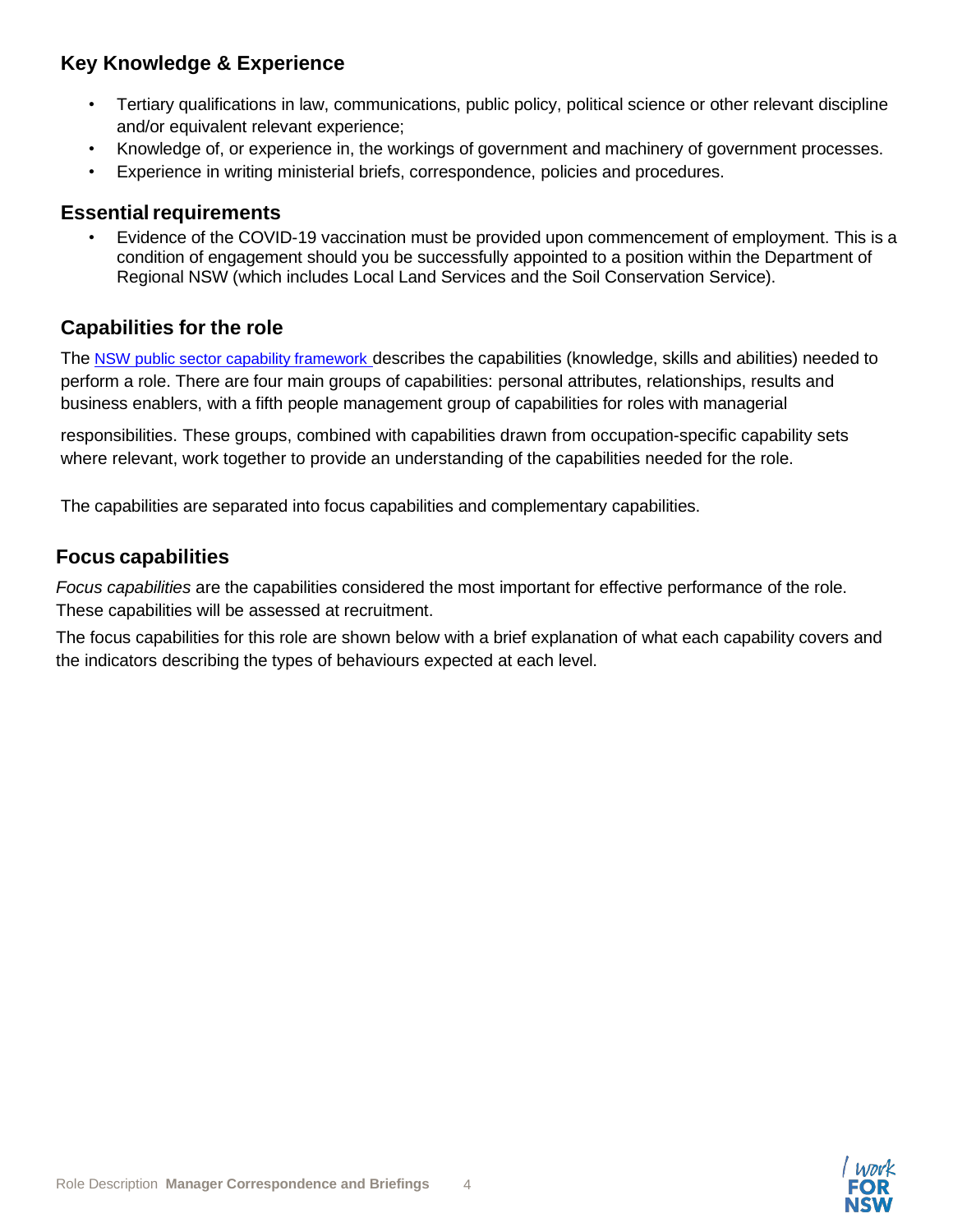| <b>Capability</b><br>group/sets | <b>Capability name</b>                                                                                                                              | <b>Behavioural indicators</b>                                                                                                                                                                                                                                                                                                                                                                                                                                                                                                                                                                                                                                                                                                                                                                                       | Level    |
|---------------------------------|-----------------------------------------------------------------------------------------------------------------------------------------------------|---------------------------------------------------------------------------------------------------------------------------------------------------------------------------------------------------------------------------------------------------------------------------------------------------------------------------------------------------------------------------------------------------------------------------------------------------------------------------------------------------------------------------------------------------------------------------------------------------------------------------------------------------------------------------------------------------------------------------------------------------------------------------------------------------------------------|----------|
| Personal<br><b>Attributes</b>   | <b>Display Resilience and</b><br>Courage<br>Be open and honest, prepared<br>to express your views, and<br>willing to accept and commit to<br>change | Remain composed and calm and act<br>٠<br>constructively in highly pressured and<br>unpredictable environments<br>Give frank, honest advice in response to strong<br>$\bullet$<br>contrary views<br>Accept criticism of own ideas and respond in a<br>٠<br>thoughtful and considered way<br>Welcome new challenges and persist in raising<br>$\bullet$<br>and working through novel and difficult issues<br>Develop effective strategies and show<br>$\bullet$<br>decisiveness in dealing with emotionally charged                                                                                                                                                                                                                                                                                                   | Advanced |
| Relationships                   | <b>Communicate Effectively</b><br>Communicate clearly, actively<br>listen to others, and respond<br>with understanding and respect                  | situations and difficult or controversial issues<br>Present with credibility, engage diverse<br>$\bullet$<br>audiences and test levels of understanding<br>Translate technical and complex information<br>clearly and concisely for diverse audiences<br>Create opportunities for others to contribute to<br>٠<br>discussion and debate<br>Contribute to and promote information sharing<br>$\bullet$<br>across the organisation<br>Manage complex communications that involve<br>understanding and responding to multiple and<br>divergent viewpoints<br>Explore creative ways to engage diverse<br>audiences and communicate information<br>Adjust style and approach to optimise outcomes<br>Write fluently and persuasively in plain English<br>and in a range of styles and formats                            | Advanced |
|                                 | <b>Commit to Customer Service</b><br>Provide customer-focused<br>services in line with public sector<br>and organisational objectives               | Promote a customer-focused culture in the<br>organisation and consider new ways of working<br>to improve customer experience<br>Ensure systems are in place to capture customer<br>$\bullet$<br>service insights to improve services<br>Initiate and develop partnerships with customers<br>$\bullet$<br>to define and evaluate service performance<br>outcomes<br>Promote and manage alliances within the<br>٠<br>organisation and across the public, private and<br>community sectors<br>Liaise with senior stakeholders on key issues<br>$\bullet$<br>and provide expert and influential advice<br>Identify and incorporate the interests and needs<br>$\bullet$<br>of customers in business process design and<br>encourage new ideas and innovative approaches<br>Ensure that the organisation's systems,<br>٠ | Advanced |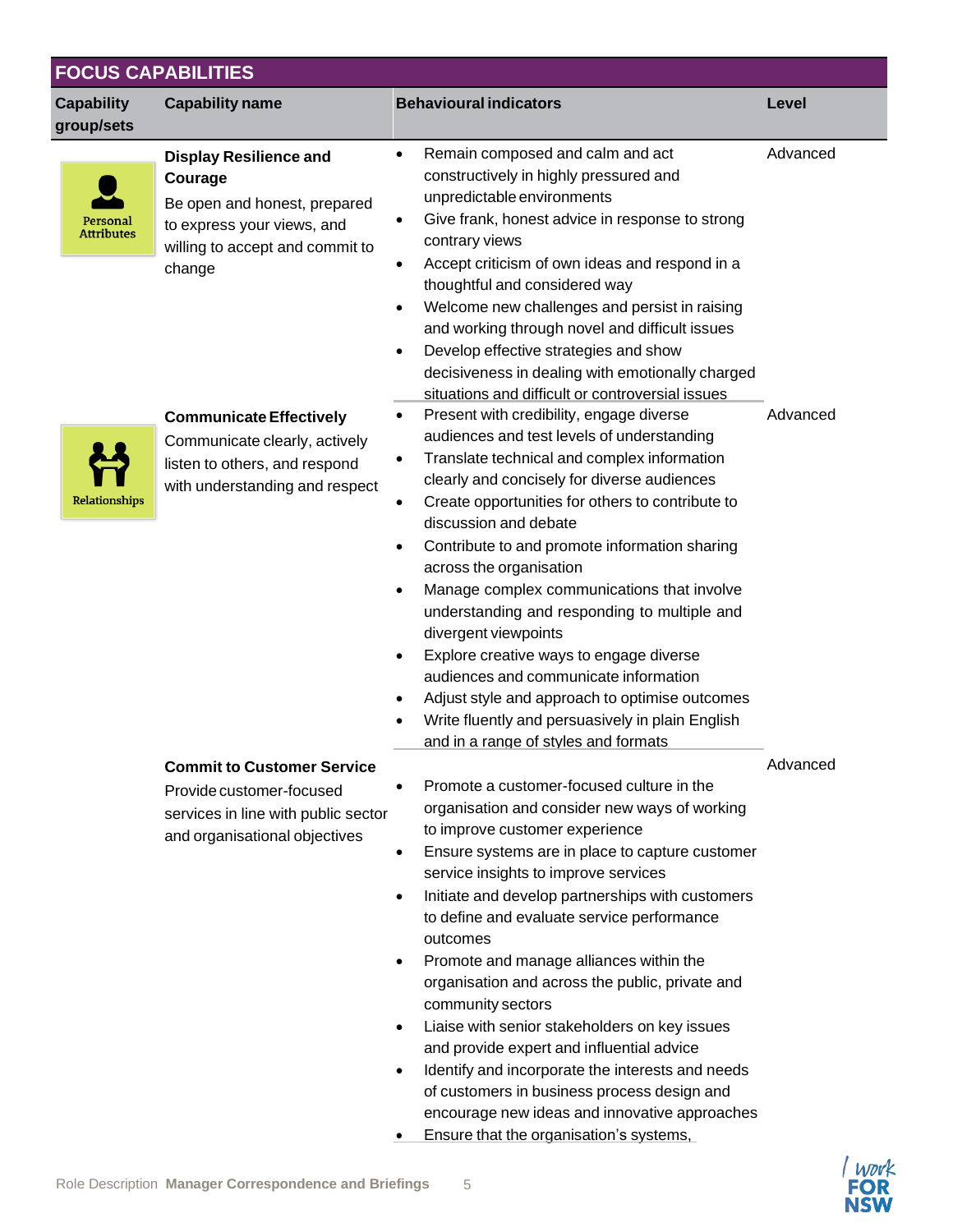| <b>FOCUS CAPABILITIES</b>       |                        |                                                               |       |
|---------------------------------|------------------------|---------------------------------------------------------------|-------|
| <b>Capability</b><br>group/sets | <b>Capability name</b> | <b>Behavioural indicators</b>                                 | Level |
|                                 |                        | processes, policies and programs respond to<br>customer needs |       |

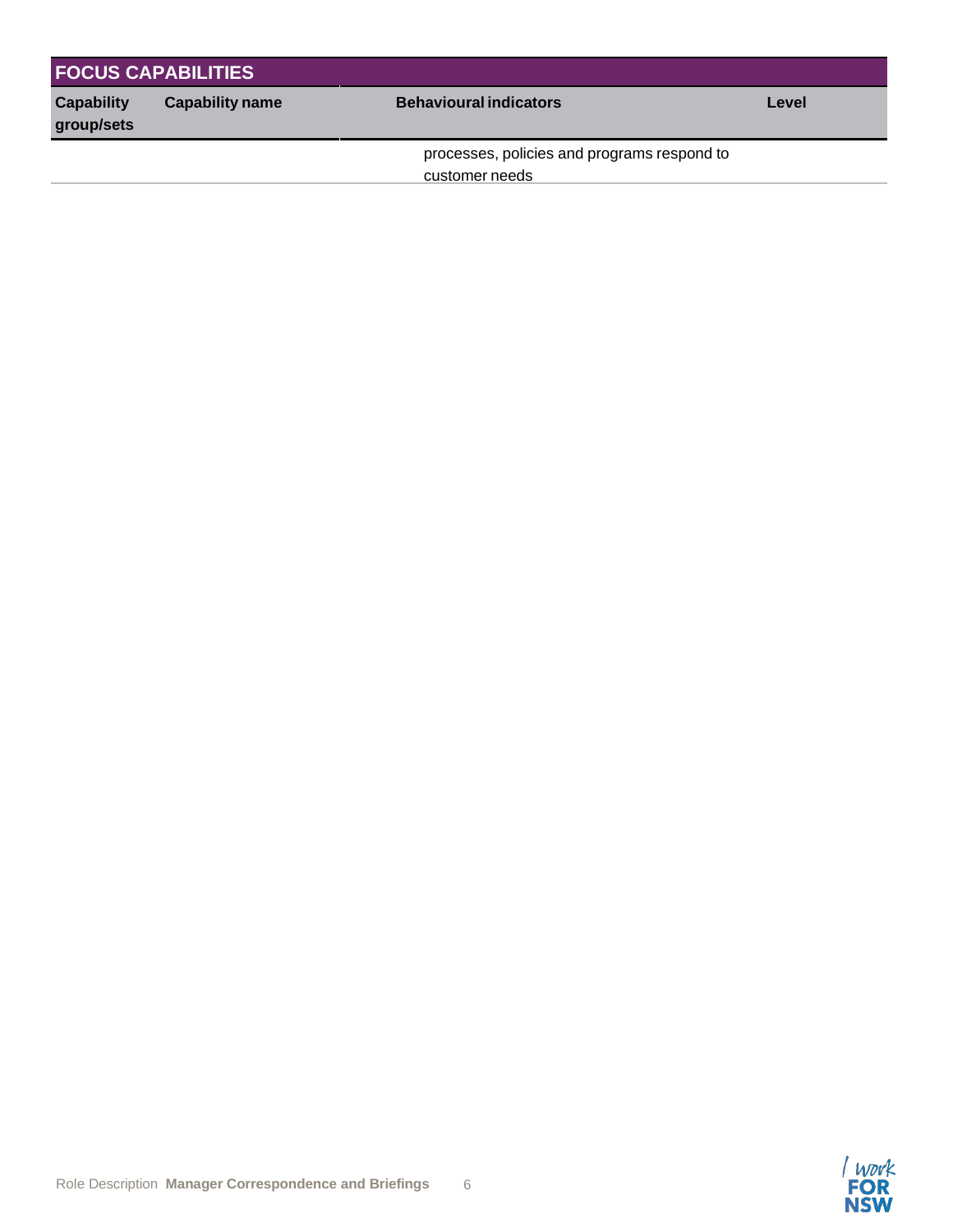| <b>Capability</b> | <b>Capability name</b>                                                                                                      | <b>Behavioural indicators</b>                                                                                                                                                                                                                                                                                                                                                                                                                                                                                                                                                                                                                                              | Level        |
|-------------------|-----------------------------------------------------------------------------------------------------------------------------|----------------------------------------------------------------------------------------------------------------------------------------------------------------------------------------------------------------------------------------------------------------------------------------------------------------------------------------------------------------------------------------------------------------------------------------------------------------------------------------------------------------------------------------------------------------------------------------------------------------------------------------------------------------------------|--------------|
| group/sets        |                                                                                                                             |                                                                                                                                                                                                                                                                                                                                                                                                                                                                                                                                                                                                                                                                            |              |
| Results           | <b>Deliver Results</b><br>Achieve results through the<br>efficient use of resources and a<br>commitment to quality outcomes | Seek and apply the expertise of key individuals<br>$\bullet$<br>to achieve organisational outcomes<br>Drive a culture of achievement and acknowledge<br>٠<br>input from others<br>Determine how outcomes will be measured and<br>guide others on evaluation methods<br>Investigate and create opportunities to enhance<br>the achievement of organisational objectives<br>Make sure others understand that on-time and<br>on-budget results are required and how overall<br>success is defined<br>Control business unit output to ensure<br>government outcomes are achieved within<br>budgets<br>Progress organisational priorities and ensure                            | Advanced     |
|                   | <b>Plan and Prioritise</b><br>Plan to achieve priority<br>outcomes and respond flexibly<br>to changing circumstances        | that resources are acquired and used effectively<br>Understand the team and unit objectives and<br>align operational activities accordingly<br>Initiate and develop team goals and plans, and<br>use feedback to inform future planning<br>Respond proactively to changing circumstances<br>$\bullet$<br>and adjust plans and schedules when necessary<br>Consider the implications of immediate and<br>$\bullet$<br>longer-term organisational issues and how these<br>might affect the achievement of team and unit<br>goals<br>Accommodate and respond with initiative to<br>changing priorities and operating environments                                             | Intermediate |
|                   | <b>Think and Solve Problems</b><br>Think, analyse and consider the<br>broader context to develop<br>practical solutions     | Undertake objective, critical analysis to draw<br>accurate conclusions that recognise and manage<br>contextual issues<br>Work through issues, weigh up alternatives and<br>identify the most effective solutions in<br>collaboration with others<br>Take account of the wider business context<br>when considering options to resolve issues<br>Explore a range of possibilities and creative<br>alternatives to contribute to system, process and<br>business improvements<br>Implement systems and processes that are<br>underpinned by high-quality research and<br>analysis<br>Look for opportunities to design innovative<br>solutions to meet user needs and service | Advanced     |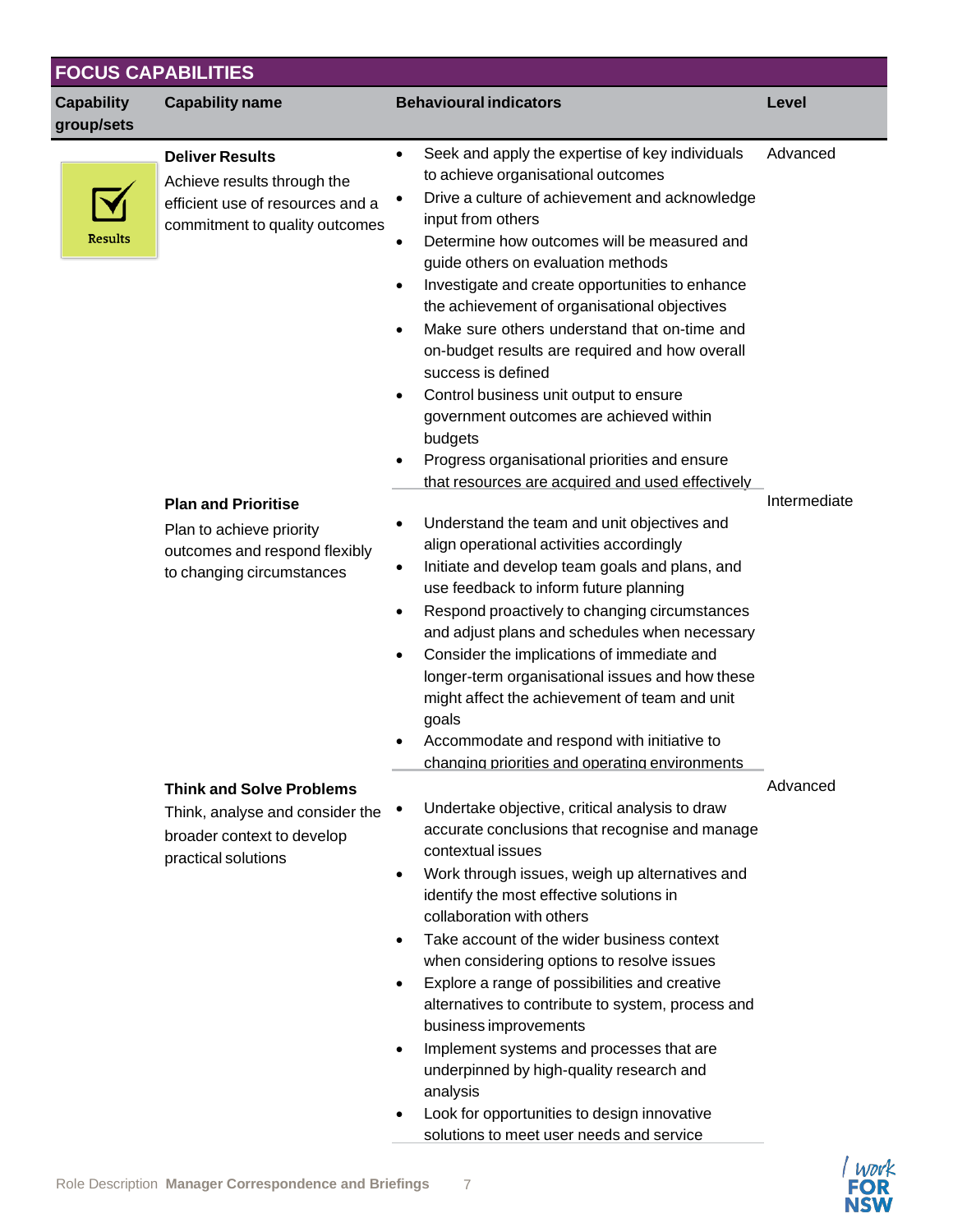| <b>Capability</b><br>group/sets | <b>Capability name</b>                                                                                              | <b>Behavioural indicators</b>                                                                                                                                                                                                                                                                                                                                                                                                                                                                                                                                                                                                                                                                                                                                                                                                             | Level |
|---------------------------------|---------------------------------------------------------------------------------------------------------------------|-------------------------------------------------------------------------------------------------------------------------------------------------------------------------------------------------------------------------------------------------------------------------------------------------------------------------------------------------------------------------------------------------------------------------------------------------------------------------------------------------------------------------------------------------------------------------------------------------------------------------------------------------------------------------------------------------------------------------------------------------------------------------------------------------------------------------------------------|-------|
|                                 |                                                                                                                     | demands<br>Evaluate the performance and effectiveness of<br>services, policies and programs against clear<br>criteria                                                                                                                                                                                                                                                                                                                                                                                                                                                                                                                                                                                                                                                                                                                     |       |
| Business<br><b>Enablers</b>     | <b>Project Management</b><br>Understand and apply effective<br>planning, coordination and<br>control methods        | Understand all components of the project<br>$\bullet$<br>management process, including the need to<br>consider change management to realise<br>business benefits<br>Prepare clear project proposals and accurate<br>estimates of required costs and resources<br>Establish performance outcomes and measures<br>for key project goals, and define monitoring,<br>reporting and communication requirements<br>Identify and evaluate risks associated with the<br>project and develop mitigation strategies<br>Identify and consult stakeholders to inform the<br>project strategy<br>Communicate the project's objectives and its<br>expected benefits<br>Monitor the completion of project milestones<br>against goals and take necessary action<br>Evaluate progress and identify improvements to<br>$\bullet$<br>inform future projects | Adept |
| People<br>Management            | <b>Manage and Develop People</b><br>Engage and motivate staff, and<br>develop capability and potential<br>in others | Define and clearly communicate roles,<br>$\bullet$<br>responsibilities and performance standards to<br>achieve team outcomes<br>Adjust performance development processes to<br>meet the diverse abilities and needs of<br>individuals and teams<br>Develop work plans that consider capability,<br>strengths and opportunities for development<br>Be aware of the influences of bias when<br>managing team members<br>Seek feedback on own management capabilities<br>and develop strategies to address any gaps<br>Address and resolve team and individual<br>$\bullet$<br>performance issues, including unsatisfactory<br>performance, in a timely and effective way<br>Monitor and report on team performance in line<br>with established performance development<br>frameworks                                                        | Adept |